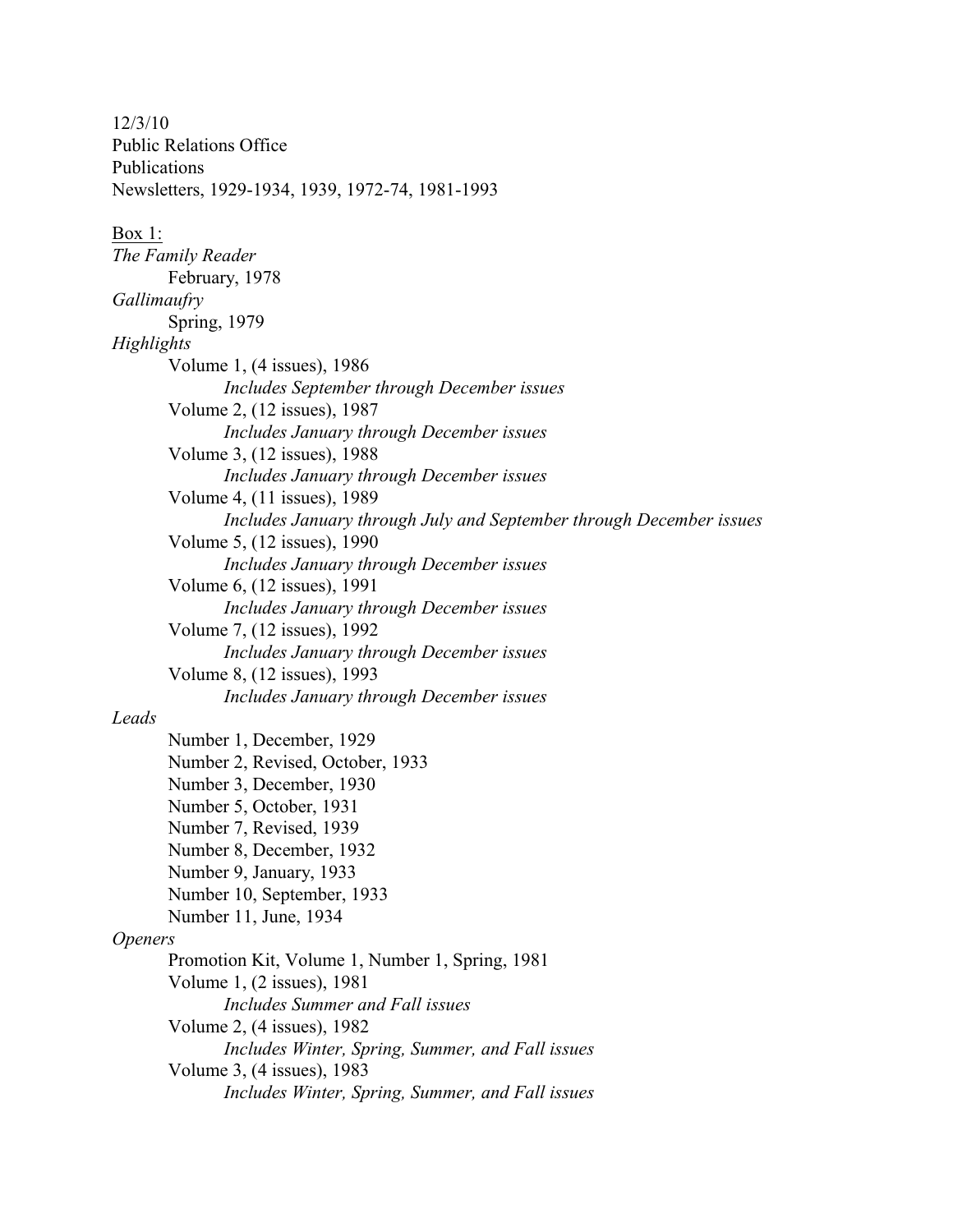Volume 4, (4 issues), 1984 *Includes Winter, Spring, Summer, and Fall issues* Volume 5, (4 issues), 1985 *Includes Winter, Spring, Summer, and Fall issues* Volume 6, (4 issues), 1986 *Includes Winter, Spring, Summer, and Fall issues* Volume 7, (3 issues), 1987 *Includes Winter, Spring, and Summer issues*

## Box 2:

*Public Relations Activity Report* Volume 1, (2 issues), 1987 *Includes May and September issues* Volume 1, (2 issues), 1988 *Includes Summer, Fall, and Winter-Spring issues* Volume 2, (3 issues), 1989 *Includes Spring, Summer, and Winter issues* Volume 3, (3 issues), 1990 *Includes Numbers 2, 3, and 4* Volume 4, (3 issues), 1990-91 *Includes Numbers 1, 2, and 4* Volume 5, (4 issues), 1991-92 *Includes Numbers 1, 2, 3, and 4* Volume 6, (4 issues), 1992-93 *Includes Numbers 1, 2, 3, and 4* Volume 7, (4 issues), 1993-94 *Includes Numbers 1, 2, 3, and 4* Volume 8, (4 issues), 1994-95 *Includes Numbers 1, 2, 3, and 4* Volume 9, (4 issues), 1995-96 *Includes Numbers 1, 2, 3, and 4 Public Relations Reporter* Volume 1, (1 issue), 1963 *Includes Number 10* Volume 4, (1 issue), 1966 *Includes Number 5* Volume 10, (12 issues), 1972 *Includes Numbers 1 to 12* Volume 11, (12 issues), 1973 *Includes Numbers 1 to 12* Volume 12, (11 issues), 1974 *Includes Numbers 1 to 5 and 7 to 12* Volumes 1-4, (1 tome), 1962-66 Volumes 5-9, (1 tome), 1967-71 *Publicity Tips Monthly*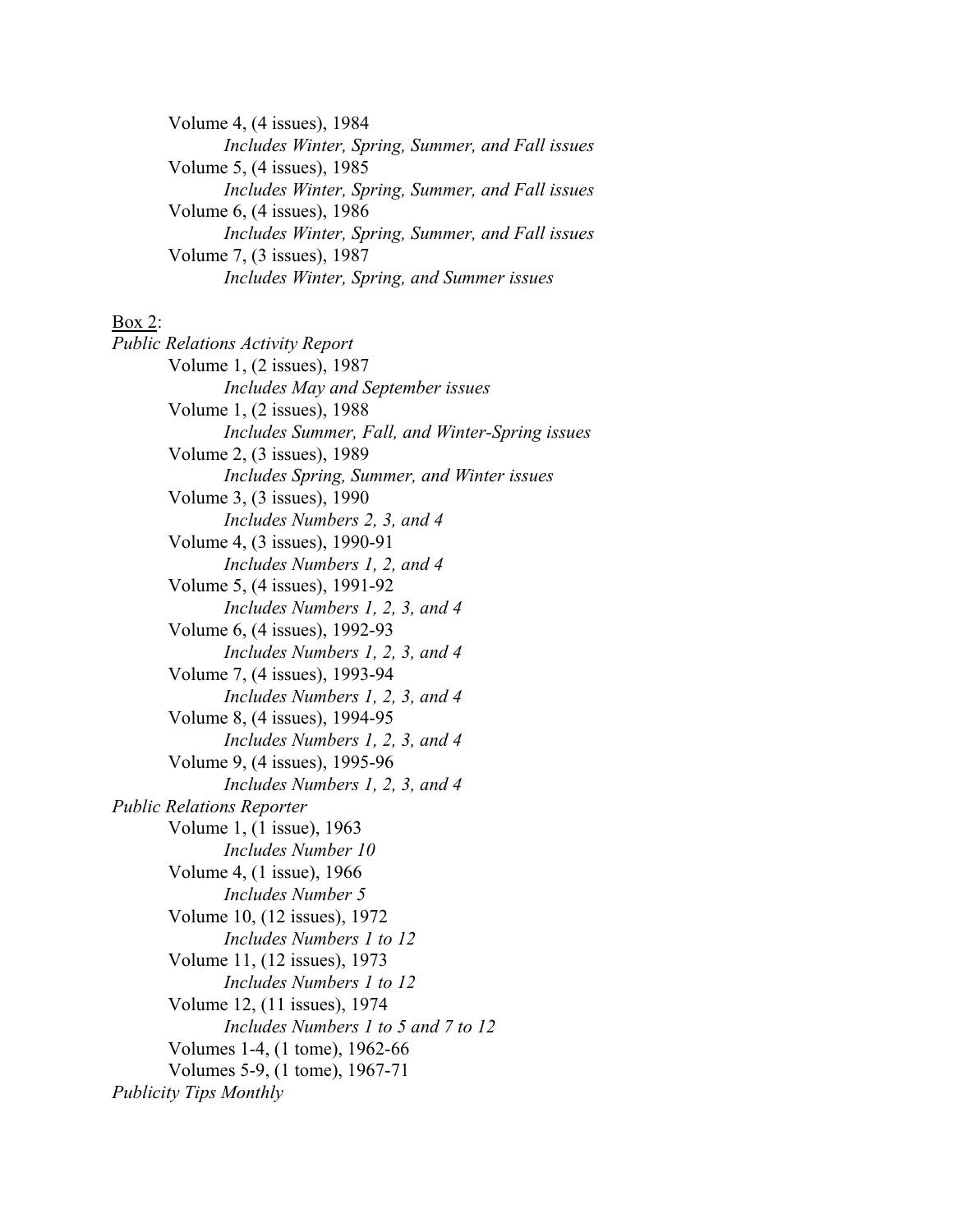*Sample Issue*, May, 1936 *Openers* Brochure, c. 1980 Promotion Kit Spring 1981, Volume 1, Number 1, 1981 Winter 1984, Volume 3, Number 4, 1984 Spring 1984, Volume 4, Number 4, 1984 *NEA Books* 1983 December 28, 1983 1984 January 4, 1984 January 11, 1984 February 1, 1984 February 8, 1984 February 15, 1984 February 22, 1984 1986 June 16, 1986 June 23, 1986 June 30, 1986 July 6, 1986 July 7, 1986 July 21, 1986 July 28, 1986 1987 February 1, 1988 February 8, 1988 February 15, 1988 February 22, 1988 February 29, 1988 March 7, 1988 March 14, 1988 March 21, 1988 March 28, 1988 April 4, 1988 April 11, 1988 April 18, 1988 April 25, 1988 May 2, 1988 May 9, 1988 May 16, 1988 May 23, 1988 May 30, 1988